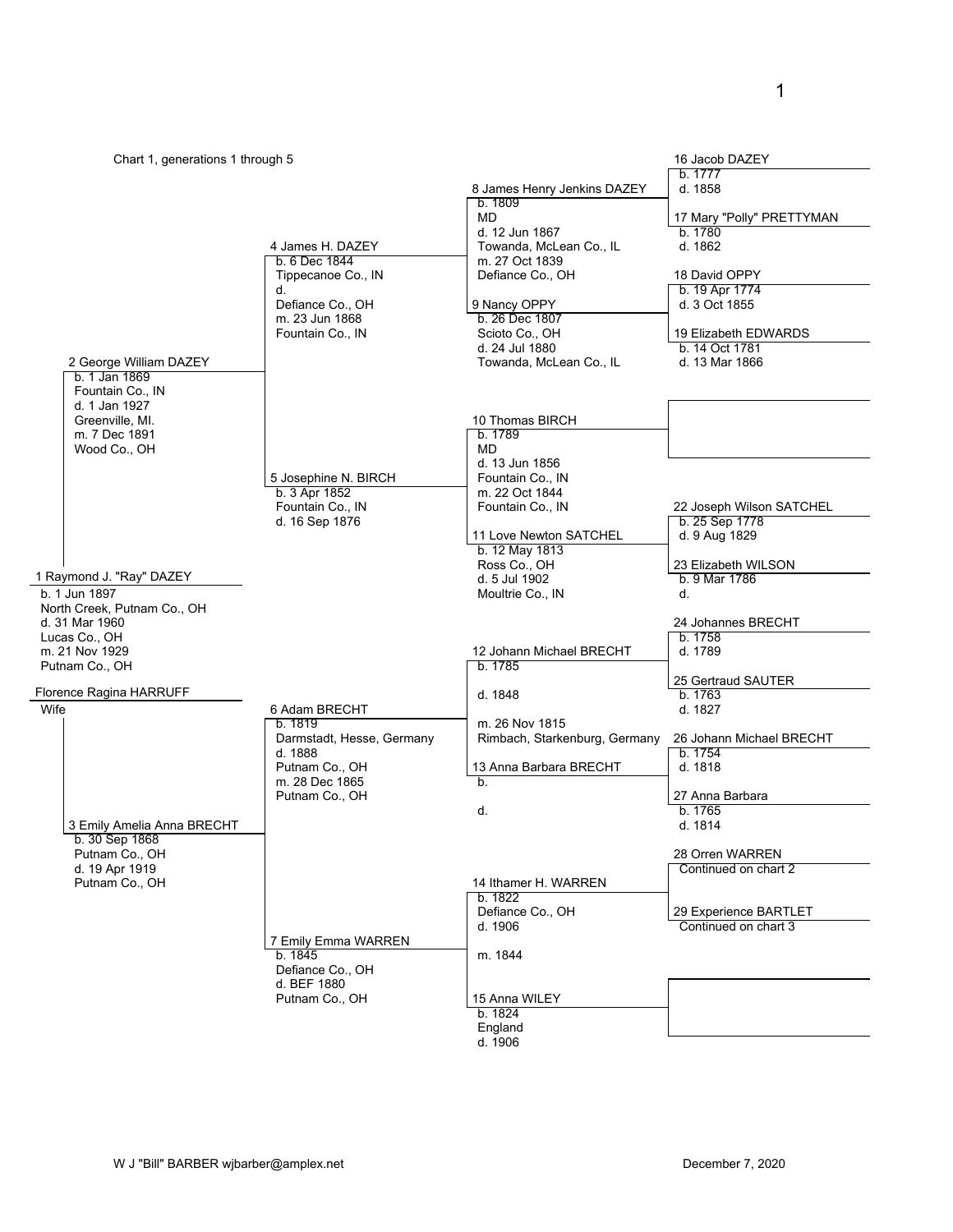Chart 2, generations 5 through 9

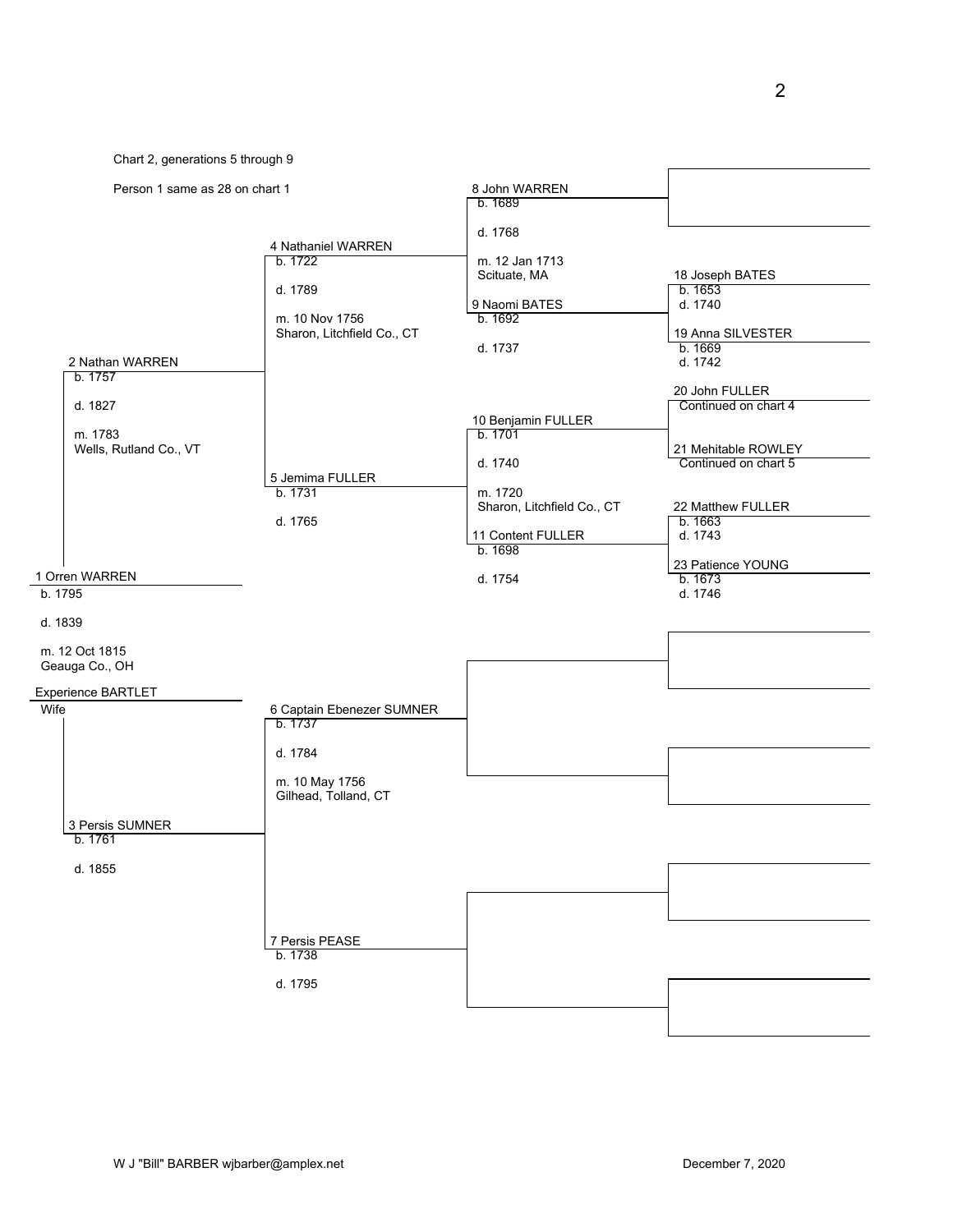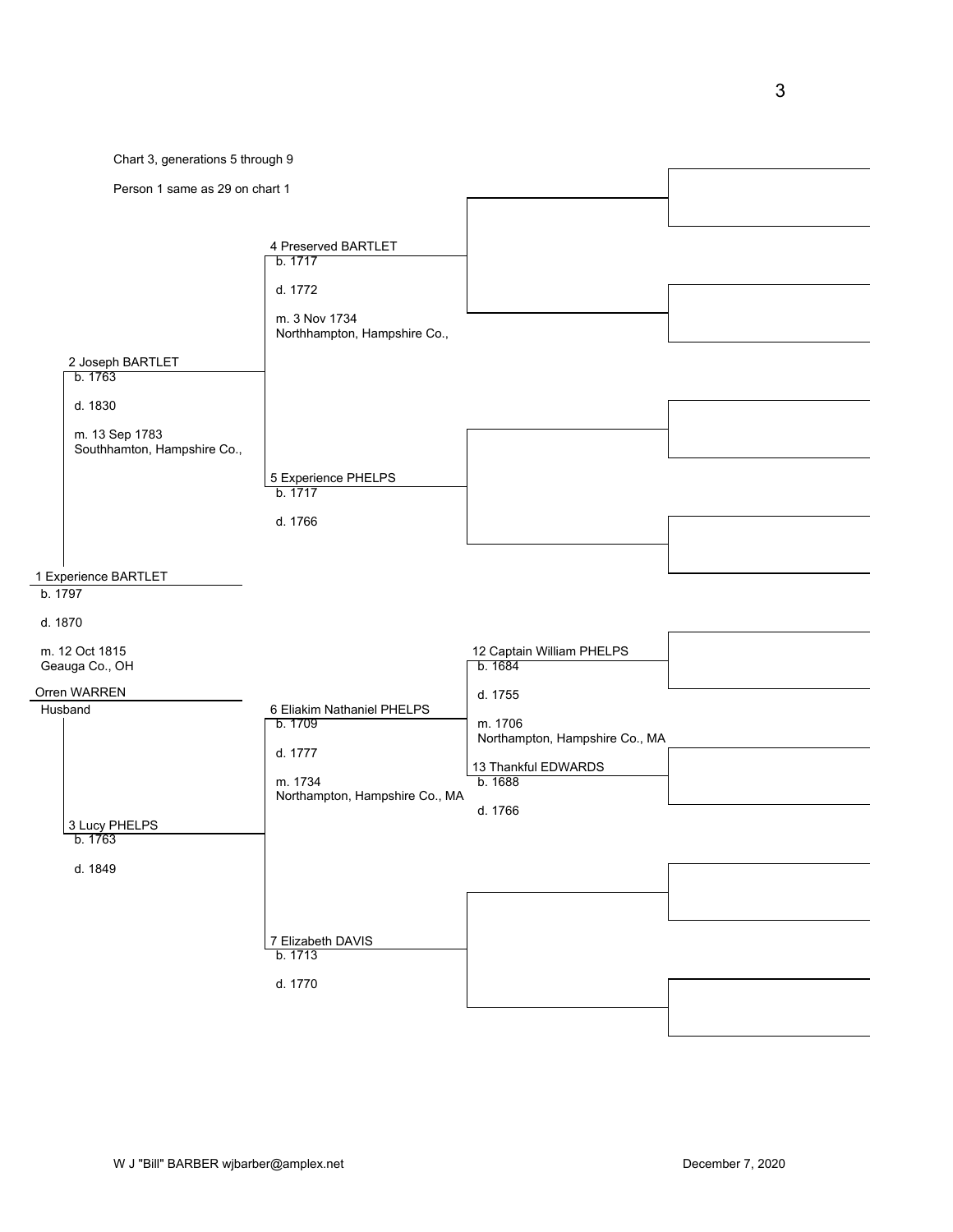